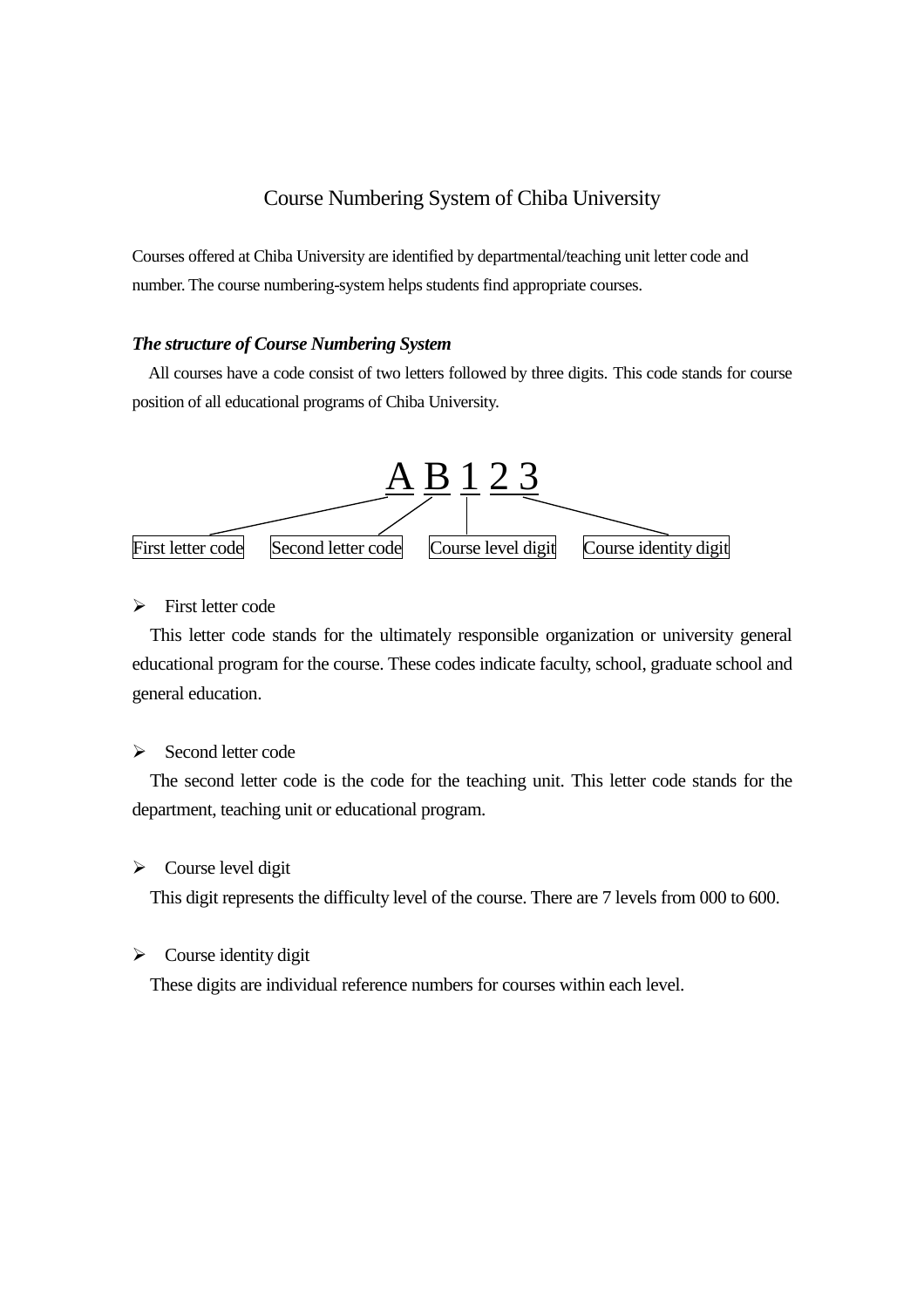# *First letter code*

| Code        | <b>Organization or Educational Program</b>               |
|-------------|----------------------------------------------------------|
| A           | Faculty of Law and Economics (Up to 2013 entrance)       |
| B           | Faculty of Law, Politics and Economics (From 2014 on)    |
| $\mathbf C$ | <b>Common Courses for Fundamental Sciences</b>           |
| E           | Faculty of Education, Graduate School of Education       |
| G           | General Education, Common Graduate Courses               |
| H           | Faculty of Horticulture, Graduate School of Horticulture |
| I           | Graduate School of Humanities and Social Sciences        |
| J           | <b>Course for Overseas Student</b>                       |
| K           | Law School (Professional Degree Program)                 |
| L           | <b>Faculty of Letters</b>                                |
| M           | School of Medicine                                       |
| N           | School of Nursing, Graduate School of Nursing            |
| P           | <b>Faculty of Pharmaceutical Sciences</b>                |
| S           | Faculty of Science, Graduate School of Science           |
| T           | Faculty of Engineering, Graduate School of Engineering   |
| Y           | Graduate School of Advanced Integration Science          |
| V           | Graduate School of Medical and Pharmaceutical Sciences   |

## *Second letter code*

A complete list of teaching unit codes can be found in the appendix .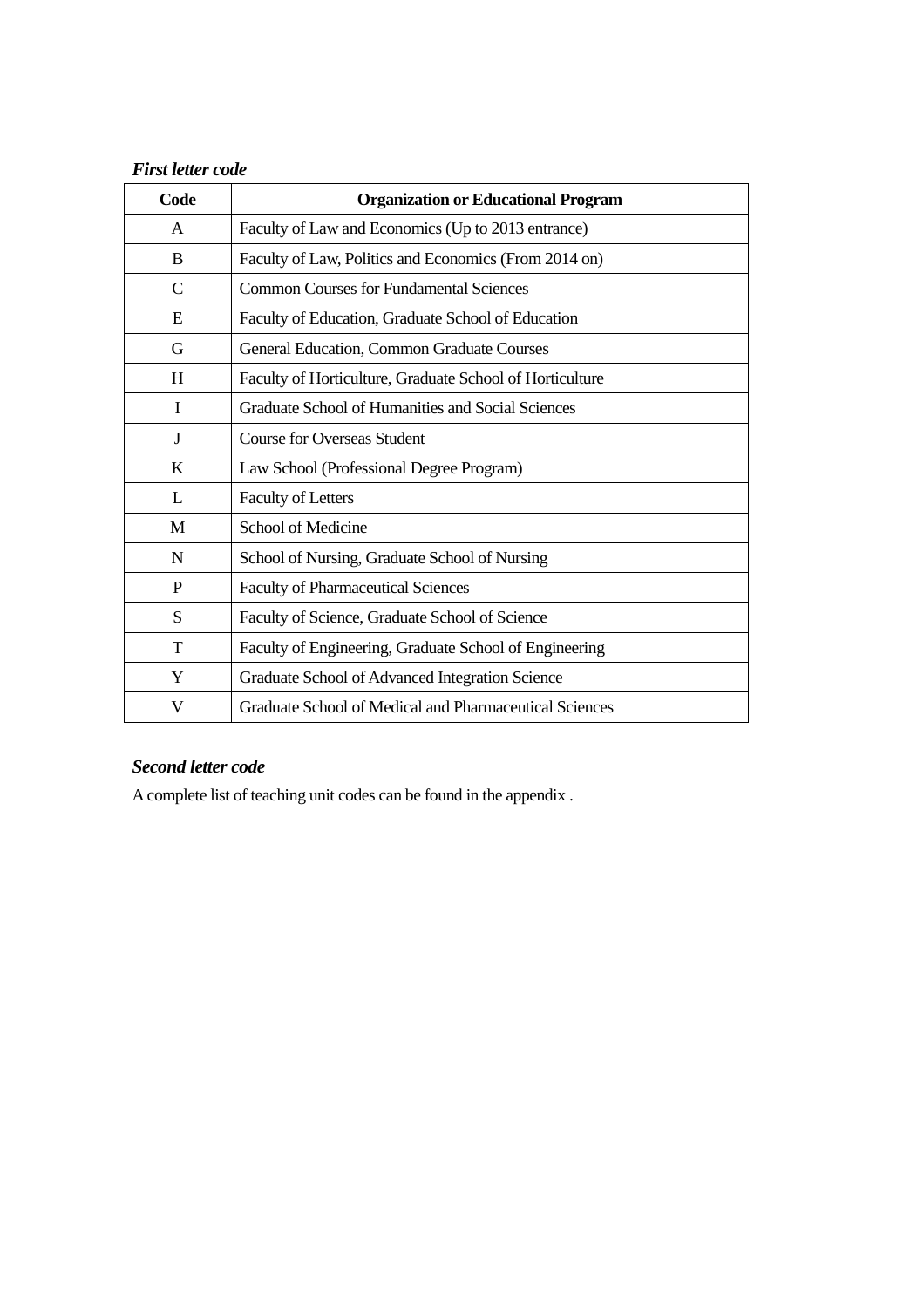### *Course level digit*

The course level digit stands for the difficulty level of the course. There are 7 levels from 000 to 600. For the moment at least, these digits indicate undergraduate courses and higher degree courses.

| Code | <b>Definition</b>                 | <b>Guideline</b>                                 |
|------|-----------------------------------|--------------------------------------------------|
|      |                                   | · Pre-university level                           |
| 000  | Non-degree credit                 | • Outside the curriculum                         |
| 100  | Initial or introductory course    | · Basic general education including First Year   |
|      |                                   | · Experience and common courses for              |
|      |                                   | fundamental sciences                             |
|      |                                   | · Introductory-level undergraduate course        |
| 200  | Intermediate undergraduate course | · Intermediate-level general education           |
|      |                                   | · Intermediate-level undergraduate course        |
| 300  | Advanced-level                    | · Advanced-level general education               |
|      | undergraduate course              | · Advanced-level undergraduate course            |
|      | Graduation-requirement-level      | · Final stage advanced-level undergraduate       |
| 400  | undergraduate course              | · For example, thesis tutorials, thesis writing  |
|      |                                   | courses, graduate projects                       |
|      |                                   | · General education for graduate students        |
|      |                                   | course                                           |
| 500  | Graduate course                   | · Graduate courses, master's level course        |
|      |                                   | · High grade practical course for professional   |
|      |                                   | training on 6-year Bachelor programs, and for    |
|      |                                   | professional degree program                      |
|      |                                   | · Final stage advanced-level course for          |
| 600  | Advanced graduate course          | graduate students or professional degree program |
|      |                                   | · For example, master's level thesis             |

### *Course identity digit*

 These digits are reference numbers within a level of the course. These digits are from 00 to 99. Higher numbered courses within these categories do not indicate increasing levels of difficulty.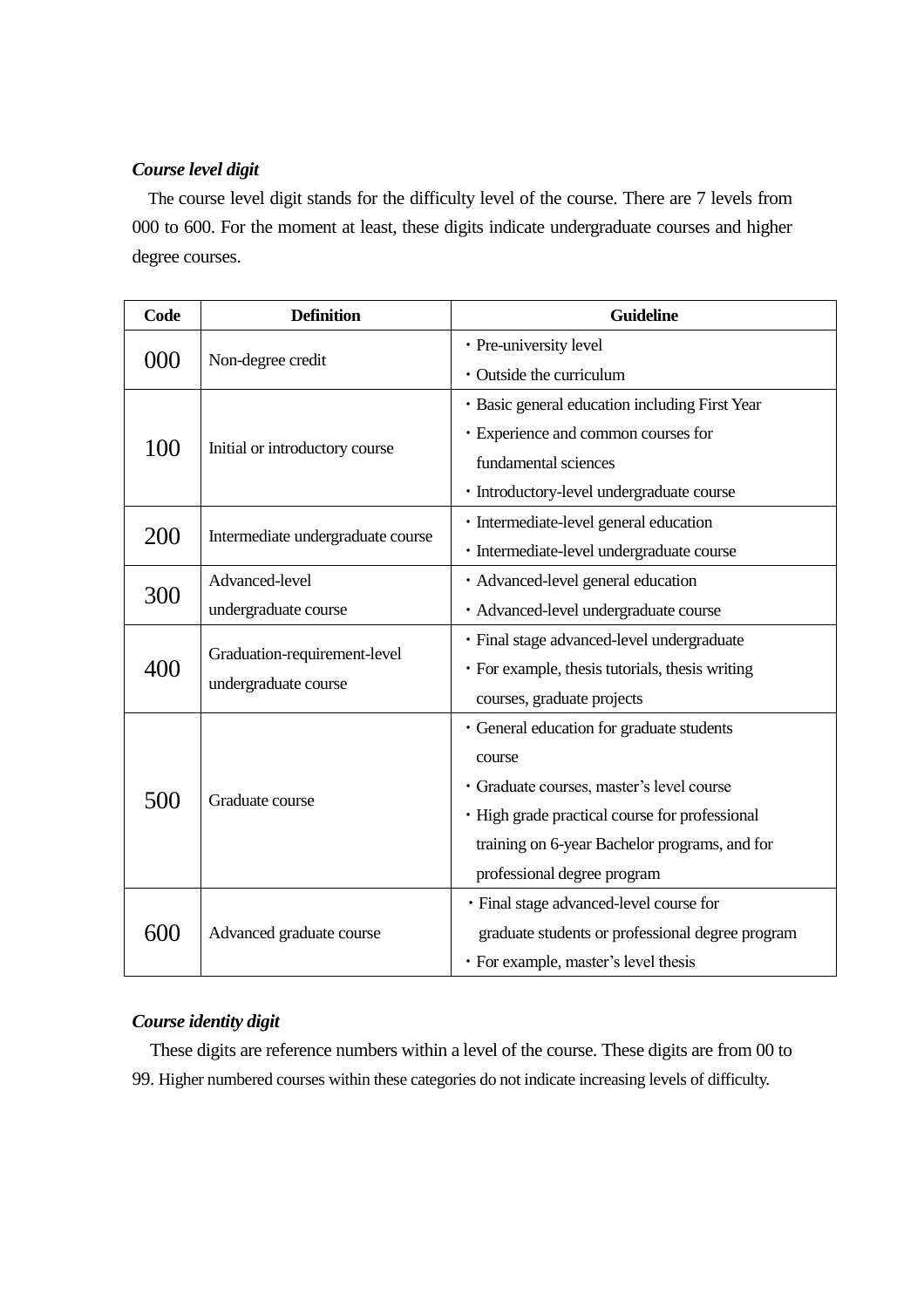| <b>Faculty/School/Graduate Scool/Edcucational Programme</b>                                                                                                                                                                                                                                                                                                                                                                                                                                                                                                                                                                                                                                                                                                                                                                                                                                                                                                                                                                                                                                                                                                                                  | <b>Department/Division/Course</b>                                                      | code           | First letter Second letter<br>code |
|----------------------------------------------------------------------------------------------------------------------------------------------------------------------------------------------------------------------------------------------------------------------------------------------------------------------------------------------------------------------------------------------------------------------------------------------------------------------------------------------------------------------------------------------------------------------------------------------------------------------------------------------------------------------------------------------------------------------------------------------------------------------------------------------------------------------------------------------------------------------------------------------------------------------------------------------------------------------------------------------------------------------------------------------------------------------------------------------------------------------------------------------------------------------------------------------|----------------------------------------------------------------------------------------|----------------|------------------------------------|
|                                                                                                                                                                                                                                                                                                                                                                                                                                                                                                                                                                                                                                                                                                                                                                                                                                                                                                                                                                                                                                                                                                                                                                                              | Division of Behavioral Sciences                                                        | L              | B                                  |
|                                                                                                                                                                                                                                                                                                                                                                                                                                                                                                                                                                                                                                                                                                                                                                                                                                                                                                                                                                                                                                                                                                                                                                                              | Division of History                                                                    | $\mathbf{L}$   | H                                  |
| Faculty of Letters                                                                                                                                                                                                                                                                                                                                                                                                                                                                                                                                                                                                                                                                                                                                                                                                                                                                                                                                                                                                                                                                                                                                                                           | Division of Japanese Studies                                                           | $\mathbf{I}$ . | $\mathbf N$                        |
|                                                                                                                                                                                                                                                                                                                                                                                                                                                                                                                                                                                                                                                                                                                                                                                                                                                                                                                                                                                                                                                                                                                                                                                              | Division of International Languages and Cultures                                       | $\mathbf{L}$   |                                    |
|                                                                                                                                                                                                                                                                                                                                                                                                                                                                                                                                                                                                                                                                                                                                                                                                                                                                                                                                                                                                                                                                                                                                                                                              | <b>Common Courses</b>                                                                  | L              | $\mathbf X$                        |
|                                                                                                                                                                                                                                                                                                                                                                                                                                                                                                                                                                                                                                                                                                                                                                                                                                                                                                                                                                                                                                                                                                                                                                                              | Training Division for Elementary School Teachers                                       | E              | $\mathbf{J}$                       |
|                                                                                                                                                                                                                                                                                                                                                                                                                                                                                                                                                                                                                                                                                                                                                                                                                                                                                                                                                                                                                                                                                                                                                                                              | Training Division for Junior High School Teachers, Japanese Language Education         | $\mathbf E$    | $\bf K$                            |
|                                                                                                                                                                                                                                                                                                                                                                                                                                                                                                                                                                                                                                                                                                                                                                                                                                                                                                                                                                                                                                                                                                                                                                                              | Training Division for Junior High School Teachers, Social Studies Education            | E              | S                                  |
|                                                                                                                                                                                                                                                                                                                                                                                                                                                                                                                                                                                                                                                                                                                                                                                                                                                                                                                                                                                                                                                                                                                                                                                              | Training Division for Junior High School Teachers, Mathematics Education               | E              | $\mathbf M$                        |
|                                                                                                                                                                                                                                                                                                                                                                                                                                                                                                                                                                                                                                                                                                                                                                                                                                                                                                                                                                                                                                                                                                                                                                                              | Training Division for Junior High School Teachers, Science Education                   | $\mathbf E$    | $\mathbb{R}$                       |
|                                                                                                                                                                                                                                                                                                                                                                                                                                                                                                                                                                                                                                                                                                                                                                                                                                                                                                                                                                                                                                                                                                                                                                                              | Training Division for Junior High School Teachers, Music Education                     | E              | $\overline{O}$                     |
|                                                                                                                                                                                                                                                                                                                                                                                                                                                                                                                                                                                                                                                                                                                                                                                                                                                                                                                                                                                                                                                                                                                                                                                              | Training Division for Junior High School Teachers, Figurative Arts Education           | E              | A                                  |
|                                                                                                                                                                                                                                                                                                                                                                                                                                                                                                                                                                                                                                                                                                                                                                                                                                                                                                                                                                                                                                                                                                                                                                                              | Training Division for Junior High School Teachers, Education for Human Body and Sports | E              | H                                  |
|                                                                                                                                                                                                                                                                                                                                                                                                                                                                                                                                                                                                                                                                                                                                                                                                                                                                                                                                                                                                                                                                                                                                                                                              | Training Division for Junior High School Teachers, Technology Education                | $\mathbf E$    | G                                  |
|                                                                                                                                                                                                                                                                                                                                                                                                                                                                                                                                                                                                                                                                                                                                                                                                                                                                                                                                                                                                                                                                                                                                                                                              | Training Division for Junior High School Teachers, Home Economics Education            | E              | D                                  |
|                                                                                                                                                                                                                                                                                                                                                                                                                                                                                                                                                                                                                                                                                                                                                                                                                                                                                                                                                                                                                                                                                                                                                                                              |                                                                                        | E              | E                                  |
|                                                                                                                                                                                                                                                                                                                                                                                                                                                                                                                                                                                                                                                                                                                                                                                                                                                                                                                                                                                                                                                                                                                                                                                              |                                                                                        | E              | F                                  |
|                                                                                                                                                                                                                                                                                                                                                                                                                                                                                                                                                                                                                                                                                                                                                                                                                                                                                                                                                                                                                                                                                                                                                                                              |                                                                                        | E              | P                                  |
|                                                                                                                                                                                                                                                                                                                                                                                                                                                                                                                                                                                                                                                                                                                                                                                                                                                                                                                                                                                                                                                                                                                                                                                              |                                                                                        | $\mathbf E$    | $\mathbf{I}$                       |
|                                                                                                                                                                                                                                                                                                                                                                                                                                                                                                                                                                                                                                                                                                                                                                                                                                                                                                                                                                                                                                                                                                                                                                                              |                                                                                        | E              | $\overline{N}$                     |
|                                                                                                                                                                                                                                                                                                                                                                                                                                                                                                                                                                                                                                                                                                                                                                                                                                                                                                                                                                                                                                                                                                                                                                                              |                                                                                        | E              | Y                                  |
|                                                                                                                                                                                                                                                                                                                                                                                                                                                                                                                                                                                                                                                                                                                                                                                                                                                                                                                                                                                                                                                                                                                                                                                              |                                                                                        | E              | $\mathbf{C}$                       |
|                                                                                                                                                                                                                                                                                                                                                                                                                                                                                                                                                                                                                                                                                                                                                                                                                                                                                                                                                                                                                                                                                                                                                                                              |                                                                                        | E              | U                                  |
|                                                                                                                                                                                                                                                                                                                                                                                                                                                                                                                                                                                                                                                                                                                                                                                                                                                                                                                                                                                                                                                                                                                                                                                              |                                                                                        | $\mathbf E$    | L                                  |
|                                                                                                                                                                                                                                                                                                                                                                                                                                                                                                                                                                                                                                                                                                                                                                                                                                                                                                                                                                                                                                                                                                                                                                                              | <b>Common Courses</b>                                                                  | E              | X                                  |
|                                                                                                                                                                                                                                                                                                                                                                                                                                                                                                                                                                                                                                                                                                                                                                                                                                                                                                                                                                                                                                                                                                                                                                                              |                                                                                        | $\mathbf{A}$   | L                                  |
|                                                                                                                                                                                                                                                                                                                                                                                                                                                                                                                                                                                                                                                                                                                                                                                                                                                                                                                                                                                                                                                                                                                                                                                              | Department of Economics                                                                | $\mathbf{A}$   | E                                  |
|                                                                                                                                                                                                                                                                                                                                                                                                                                                                                                                                                                                                                                                                                                                                                                                                                                                                                                                                                                                                                                                                                                                                                                                              |                                                                                        | A              | P                                  |
|                                                                                                                                                                                                                                                                                                                                                                                                                                                                                                                                                                                                                                                                                                                                                                                                                                                                                                                                                                                                                                                                                                                                                                                              | <b>Common Courses</b>                                                                  | $\mathbf{A}$   | X                                  |
| Faculty of Education<br>Training Division for Junior High School Teachers, English Education<br>Training Division for Junior High School Teachers, Educational Science<br>Training Division for Junior High School Teachers, Educational Psychology<br>Training Division for Junior High School Teachers, Information Technology Education<br>Training Division for the Education of Children with Special Needs<br>Training Division for Kindergarten Teachers<br>Training Division for School Health Nursing Teachers<br>Training Division for Sports Sciences<br>Training Division for Lifelong Education<br>Department of Law<br>Faculty of Law and Economics<br>Department of Policy Studies<br>Department of Law, Politics and Economics, Major in Law<br>Department of Law, Politics and Economics, Major in Economics<br>Faculty of Law, Politics and Economics<br>Department of Law, Politics and Economics, Major in Management and Accounting<br>Department of Law, Politics and Economics, Major in Politics and Policy Sciences<br><b>Common Courses</b><br>Department of Mathematics and Informatics<br>Department of Physics<br>Department of Chemistry<br>Faculty of Science | B                                                                                      | L              |                                    |
|                                                                                                                                                                                                                                                                                                                                                                                                                                                                                                                                                                                                                                                                                                                                                                                                                                                                                                                                                                                                                                                                                                                                                                                              |                                                                                        | $\overline{B}$ | $\mathbf E$                        |
|                                                                                                                                                                                                                                                                                                                                                                                                                                                                                                                                                                                                                                                                                                                                                                                                                                                                                                                                                                                                                                                                                                                                                                                              |                                                                                        | B              | M                                  |
|                                                                                                                                                                                                                                                                                                                                                                                                                                                                                                                                                                                                                                                                                                                                                                                                                                                                                                                                                                                                                                                                                                                                                                                              |                                                                                        | B              | P                                  |
|                                                                                                                                                                                                                                                                                                                                                                                                                                                                                                                                                                                                                                                                                                                                                                                                                                                                                                                                                                                                                                                                                                                                                                                              |                                                                                        | B              | $\mathbf X$                        |
|                                                                                                                                                                                                                                                                                                                                                                                                                                                                                                                                                                                                                                                                                                                                                                                                                                                                                                                                                                                                                                                                                                                                                                                              |                                                                                        | S              | S                                  |
|                                                                                                                                                                                                                                                                                                                                                                                                                                                                                                                                                                                                                                                                                                                                                                                                                                                                                                                                                                                                                                                                                                                                                                                              |                                                                                        | S              | $\mathbf{P}$                       |
|                                                                                                                                                                                                                                                                                                                                                                                                                                                                                                                                                                                                                                                                                                                                                                                                                                                                                                                                                                                                                                                                                                                                                                                              |                                                                                        | S              | $\mathbf{C}$                       |
|                                                                                                                                                                                                                                                                                                                                                                                                                                                                                                                                                                                                                                                                                                                                                                                                                                                                                                                                                                                                                                                                                                                                                                                              | Department of Biology                                                                  | S              | B                                  |
|                                                                                                                                                                                                                                                                                                                                                                                                                                                                                                                                                                                                                                                                                                                                                                                                                                                                                                                                                                                                                                                                                                                                                                                              | Department of Earth Sciences                                                           | S              | G                                  |
|                                                                                                                                                                                                                                                                                                                                                                                                                                                                                                                                                                                                                                                                                                                                                                                                                                                                                                                                                                                                                                                                                                                                                                                              | <b>Common Courses</b>                                                                  | S              | X                                  |
| School of Medicine                                                                                                                                                                                                                                                                                                                                                                                                                                                                                                                                                                                                                                                                                                                                                                                                                                                                                                                                                                                                                                                                                                                                                                           | Departmen of Medicine                                                                  | M              | M                                  |
|                                                                                                                                                                                                                                                                                                                                                                                                                                                                                                                                                                                                                                                                                                                                                                                                                                                                                                                                                                                                                                                                                                                                                                                              | Department of Pharmacy                                                                 | $\mathbf{P}$   | P                                  |
| Faculty of Pharmaceutical Sciences                                                                                                                                                                                                                                                                                                                                                                                                                                                                                                                                                                                                                                                                                                                                                                                                                                                                                                                                                                                                                                                                                                                                                           | Department of Pharmaceutical Sciences                                                  | P              | $\mathbf S$                        |
|                                                                                                                                                                                                                                                                                                                                                                                                                                                                                                                                                                                                                                                                                                                                                                                                                                                                                                                                                                                                                                                                                                                                                                                              | <b>Common Courses</b>                                                                  | $\mathbf{P}$   | $\overline{\mathrm{X}}$            |
| School of Nursing                                                                                                                                                                                                                                                                                                                                                                                                                                                                                                                                                                                                                                                                                                                                                                                                                                                                                                                                                                                                                                                                                                                                                                            | Department of Nursing                                                                  | N              | N                                  |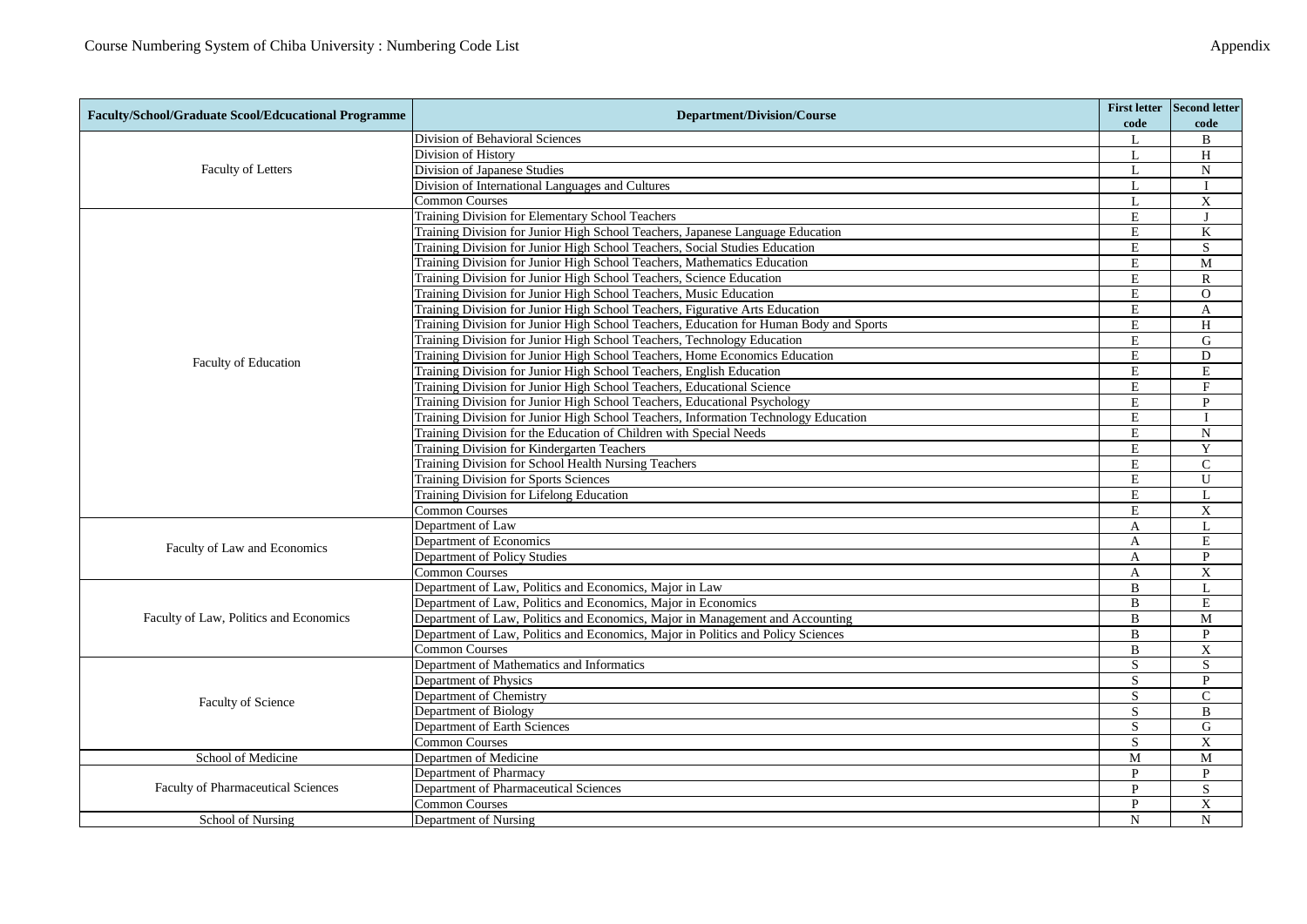|                                                                                                                                                                                                                                                                                                                                                                                                                                                                                                                                                                                                                                                                                                                                                                                                                                                                                                                                                                                                                                                                                                                                                                                                                                                                                                                                                                                                                                                                                                                                                                                                                                                                                                                                                                                                                                                                                                                                                                                                                                                                                                          |                                                                                                   |                | First letter Second letter |
|----------------------------------------------------------------------------------------------------------------------------------------------------------------------------------------------------------------------------------------------------------------------------------------------------------------------------------------------------------------------------------------------------------------------------------------------------------------------------------------------------------------------------------------------------------------------------------------------------------------------------------------------------------------------------------------------------------------------------------------------------------------------------------------------------------------------------------------------------------------------------------------------------------------------------------------------------------------------------------------------------------------------------------------------------------------------------------------------------------------------------------------------------------------------------------------------------------------------------------------------------------------------------------------------------------------------------------------------------------------------------------------------------------------------------------------------------------------------------------------------------------------------------------------------------------------------------------------------------------------------------------------------------------------------------------------------------------------------------------------------------------------------------------------------------------------------------------------------------------------------------------------------------------------------------------------------------------------------------------------------------------------------------------------------------------------------------------------------------------|---------------------------------------------------------------------------------------------------|----------------|----------------------------|
|                                                                                                                                                                                                                                                                                                                                                                                                                                                                                                                                                                                                                                                                                                                                                                                                                                                                                                                                                                                                                                                                                                                                                                                                                                                                                                                                                                                                                                                                                                                                                                                                                                                                                                                                                                                                                                                                                                                                                                                                                                                                                                          |                                                                                                   | code           | code                       |
|                                                                                                                                                                                                                                                                                                                                                                                                                                                                                                                                                                                                                                                                                                                                                                                                                                                                                                                                                                                                                                                                                                                                                                                                                                                                                                                                                                                                                                                                                                                                                                                                                                                                                                                                                                                                                                                                                                                                                                                                                                                                                                          |                                                                                                   | T              | A                          |
| Faculty of Engineering<br>Faculty of Horticulture<br><b>General Education</b><br><b>Common Courses for Fundamental Sciences</b><br><b>Course for Overseas Student</b>                                                                                                                                                                                                                                                                                                                                                                                                                                                                                                                                                                                                                                                                                                                                                                                                                                                                                                                                                                                                                                                                                                                                                                                                                                                                                                                                                                                                                                                                                                                                                                                                                                                                                                                                                                                                                                                                                                                                    |                                                                                                   | T              | B                          |
|                                                                                                                                                                                                                                                                                                                                                                                                                                                                                                                                                                                                                                                                                                                                                                                                                                                                                                                                                                                                                                                                                                                                                                                                                                                                                                                                                                                                                                                                                                                                                                                                                                                                                                                                                                                                                                                                                                                                                                                                                                                                                                          |                                                                                                   | T              | $\mathcal{C}$              |
|                                                                                                                                                                                                                                                                                                                                                                                                                                                                                                                                                                                                                                                                                                                                                                                                                                                                                                                                                                                                                                                                                                                                                                                                                                                                                                                                                                                                                                                                                                                                                                                                                                                                                                                                                                                                                                                                                                                                                                                                                                                                                                          |                                                                                                   | T              | D                          |
| <b>Faculty/School/Graduate Scool/Edcucational Programme</b><br><b>Department/Division/Course</b><br>Department of Architecture<br>Department of Urban Environment Systems<br>Department of Design<br>Department of Mechanical Engineering<br>Department of Medical System Engineering<br>Department of Electrical and Electronic Engineering<br>Department of Nanoscience<br>Department of Applied Chemistry and Biotechnology<br>Department of Image Sciences<br>Department of Informatics and Imaging Systems<br><b>Common Courses</b><br>Department of Horticulture<br>Department of Applied Biological Chemistry<br>Department of Environmental Science and Landscape Architecture<br>Department of Food and Resource Economics<br><b>Common Courses</b><br>Core Courses for Liberal Arts and Sciences<br>Core Courses for Sub-Major Program<br>English<br>German<br>French<br>Russian<br>Chinese<br>Korean<br>Spanish<br>Italian<br><b>Information Technology</b><br><b>Physical Training</b><br>Course for Health<br>Courses for Liberal Arts and Sciences, Academic Research 1 / Academic Research 2 / Academic Research 3<br>Courses for Liberal Arts and Sciences, Academic Research 4<br>Courses for Liberal Arts and Sciences, Global Society / Local Community<br>Courses for Liberal Arts and Sciences, Career Development / Environment of Chiba University / Gender / Communication Literacy<br>Courses for Liberal Arts and Sciences, Natural Sciences<br>Mathematics and Statistics<br>Physics<br>Chemistry<br><b>Biology</b><br><b>Earth Sciences</b><br><b>Course for Overseas Student</b><br>Science for School Education, Division of Education and Human Development<br>Science for School Education, Division of Educational Management, Curriculum Development and Clinical Practice<br>Compulsory Courses for Science for School Education<br>Science for Study of School Subjects, Division of Language, Human and Social Science Education<br>Graduate School of Education<br>Science for Study of School Subjects, Division of Mathematics, Science and Technology Education |                                                                                                   | T              | F                          |
|                                                                                                                                                                                                                                                                                                                                                                                                                                                                                                                                                                                                                                                                                                                                                                                                                                                                                                                                                                                                                                                                                                                                                                                                                                                                                                                                                                                                                                                                                                                                                                                                                                                                                                                                                                                                                                                                                                                                                                                                                                                                                                          | T                                                                                                 | E              |                            |
|                                                                                                                                                                                                                                                                                                                                                                                                                                                                                                                                                                                                                                                                                                                                                                                                                                                                                                                                                                                                                                                                                                                                                                                                                                                                                                                                                                                                                                                                                                                                                                                                                                                                                                                                                                                                                                                                                                                                                                                                                                                                                                          |                                                                                                   | T              | H                          |
|                                                                                                                                                                                                                                                                                                                                                                                                                                                                                                                                                                                                                                                                                                                                                                                                                                                                                                                                                                                                                                                                                                                                                                                                                                                                                                                                                                                                                                                                                                                                                                                                                                                                                                                                                                                                                                                                                                                                                                                                                                                                                                          |                                                                                                   | T              | G                          |
|                                                                                                                                                                                                                                                                                                                                                                                                                                                                                                                                                                                                                                                                                                                                                                                                                                                                                                                                                                                                                                                                                                                                                                                                                                                                                                                                                                                                                                                                                                                                                                                                                                                                                                                                                                                                                                                                                                                                                                                                                                                                                                          |                                                                                                   | T              |                            |
|                                                                                                                                                                                                                                                                                                                                                                                                                                                                                                                                                                                                                                                                                                                                                                                                                                                                                                                                                                                                                                                                                                                                                                                                                                                                                                                                                                                                                                                                                                                                                                                                                                                                                                                                                                                                                                                                                                                                                                                                                                                                                                          |                                                                                                   | T              | $\mathbf{I}$               |
|                                                                                                                                                                                                                                                                                                                                                                                                                                                                                                                                                                                                                                                                                                                                                                                                                                                                                                                                                                                                                                                                                                                                                                                                                                                                                                                                                                                                                                                                                                                                                                                                                                                                                                                                                                                                                                                                                                                                                                                                                                                                                                          |                                                                                                   | T              | X                          |
|                                                                                                                                                                                                                                                                                                                                                                                                                                                                                                                                                                                                                                                                                                                                                                                                                                                                                                                                                                                                                                                                                                                                                                                                                                                                                                                                                                                                                                                                                                                                                                                                                                                                                                                                                                                                                                                                                                                                                                                                                                                                                                          |                                                                                                   | H              | H                          |
|                                                                                                                                                                                                                                                                                                                                                                                                                                                                                                                                                                                                                                                                                                                                                                                                                                                                                                                                                                                                                                                                                                                                                                                                                                                                                                                                                                                                                                                                                                                                                                                                                                                                                                                                                                                                                                                                                                                                                                                                                                                                                                          |                                                                                                   | H              | $\mathcal{C}$              |
|                                                                                                                                                                                                                                                                                                                                                                                                                                                                                                                                                                                                                                                                                                                                                                                                                                                                                                                                                                                                                                                                                                                                                                                                                                                                                                                                                                                                                                                                                                                                                                                                                                                                                                                                                                                                                                                                                                                                                                                                                                                                                                          |                                                                                                   | H              | G                          |
|                                                                                                                                                                                                                                                                                                                                                                                                                                                                                                                                                                                                                                                                                                                                                                                                                                                                                                                                                                                                                                                                                                                                                                                                                                                                                                                                                                                                                                                                                                                                                                                                                                                                                                                                                                                                                                                                                                                                                                                                                                                                                                          |                                                                                                   | H              | E                          |
|                                                                                                                                                                                                                                                                                                                                                                                                                                                                                                                                                                                                                                                                                                                                                                                                                                                                                                                                                                                                                                                                                                                                                                                                                                                                                                                                                                                                                                                                                                                                                                                                                                                                                                                                                                                                                                                                                                                                                                                                                                                                                                          |                                                                                                   | H              | X                          |
|                                                                                                                                                                                                                                                                                                                                                                                                                                                                                                                                                                                                                                                                                                                                                                                                                                                                                                                                                                                                                                                                                                                                                                                                                                                                                                                                                                                                                                                                                                                                                                                                                                                                                                                                                                                                                                                                                                                                                                                                                                                                                                          |                                                                                                   | G              | A                          |
|                                                                                                                                                                                                                                                                                                                                                                                                                                                                                                                                                                                                                                                                                                                                                                                                                                                                                                                                                                                                                                                                                                                                                                                                                                                                                                                                                                                                                                                                                                                                                                                                                                                                                                                                                                                                                                                                                                                                                                                                                                                                                                          |                                                                                                   | G              | B                          |
|                                                                                                                                                                                                                                                                                                                                                                                                                                                                                                                                                                                                                                                                                                                                                                                                                                                                                                                                                                                                                                                                                                                                                                                                                                                                                                                                                                                                                                                                                                                                                                                                                                                                                                                                                                                                                                                                                                                                                                                                                                                                                                          |                                                                                                   | G              | E                          |
|                                                                                                                                                                                                                                                                                                                                                                                                                                                                                                                                                                                                                                                                                                                                                                                                                                                                                                                                                                                                                                                                                                                                                                                                                                                                                                                                                                                                                                                                                                                                                                                                                                                                                                                                                                                                                                                                                                                                                                                                                                                                                                          |                                                                                                   | G              | G                          |
|                                                                                                                                                                                                                                                                                                                                                                                                                                                                                                                                                                                                                                                                                                                                                                                                                                                                                                                                                                                                                                                                                                                                                                                                                                                                                                                                                                                                                                                                                                                                                                                                                                                                                                                                                                                                                                                                                                                                                                                                                                                                                                          |                                                                                                   | G              | $\mathbf F$                |
|                                                                                                                                                                                                                                                                                                                                                                                                                                                                                                                                                                                                                                                                                                                                                                                                                                                                                                                                                                                                                                                                                                                                                                                                                                                                                                                                                                                                                                                                                                                                                                                                                                                                                                                                                                                                                                                                                                                                                                                                                                                                                                          |                                                                                                   | G              | $\mathbb{R}$               |
|                                                                                                                                                                                                                                                                                                                                                                                                                                                                                                                                                                                                                                                                                                                                                                                                                                                                                                                                                                                                                                                                                                                                                                                                                                                                                                                                                                                                                                                                                                                                                                                                                                                                                                                                                                                                                                                                                                                                                                                                                                                                                                          |                                                                                                   | G              | $\mathcal{C}$              |
|                                                                                                                                                                                                                                                                                                                                                                                                                                                                                                                                                                                                                                                                                                                                                                                                                                                                                                                                                                                                                                                                                                                                                                                                                                                                                                                                                                                                                                                                                                                                                                                                                                                                                                                                                                                                                                                                                                                                                                                                                                                                                                          |                                                                                                   | G              | K                          |
|                                                                                                                                                                                                                                                                                                                                                                                                                                                                                                                                                                                                                                                                                                                                                                                                                                                                                                                                                                                                                                                                                                                                                                                                                                                                                                                                                                                                                                                                                                                                                                                                                                                                                                                                                                                                                                                                                                                                                                                                                                                                                                          |                                                                                                   | G              | S                          |
|                                                                                                                                                                                                                                                                                                                                                                                                                                                                                                                                                                                                                                                                                                                                                                                                                                                                                                                                                                                                                                                                                                                                                                                                                                                                                                                                                                                                                                                                                                                                                                                                                                                                                                                                                                                                                                                                                                                                                                                                                                                                                                          |                                                                                                   | G              | $\mathbf{I}$               |
|                                                                                                                                                                                                                                                                                                                                                                                                                                                                                                                                                                                                                                                                                                                                                                                                                                                                                                                                                                                                                                                                                                                                                                                                                                                                                                                                                                                                                                                                                                                                                                                                                                                                                                                                                                                                                                                                                                                                                                                                                                                                                                          |                                                                                                   | G              | T                          |
|                                                                                                                                                                                                                                                                                                                                                                                                                                                                                                                                                                                                                                                                                                                                                                                                                                                                                                                                                                                                                                                                                                                                                                                                                                                                                                                                                                                                                                                                                                                                                                                                                                                                                                                                                                                                                                                                                                                                                                                                                                                                                                          |                                                                                                   | G              | P                          |
|                                                                                                                                                                                                                                                                                                                                                                                                                                                                                                                                                                                                                                                                                                                                                                                                                                                                                                                                                                                                                                                                                                                                                                                                                                                                                                                                                                                                                                                                                                                                                                                                                                                                                                                                                                                                                                                                                                                                                                                                                                                                                                          |                                                                                                   | G              | H                          |
|                                                                                                                                                                                                                                                                                                                                                                                                                                                                                                                                                                                                                                                                                                                                                                                                                                                                                                                                                                                                                                                                                                                                                                                                                                                                                                                                                                                                                                                                                                                                                                                                                                                                                                                                                                                                                                                                                                                                                                                                                                                                                                          |                                                                                                   | G              | V                          |
|                                                                                                                                                                                                                                                                                                                                                                                                                                                                                                                                                                                                                                                                                                                                                                                                                                                                                                                                                                                                                                                                                                                                                                                                                                                                                                                                                                                                                                                                                                                                                                                                                                                                                                                                                                                                                                                                                                                                                                                                                                                                                                          |                                                                                                   | G              | W                          |
|                                                                                                                                                                                                                                                                                                                                                                                                                                                                                                                                                                                                                                                                                                                                                                                                                                                                                                                                                                                                                                                                                                                                                                                                                                                                                                                                                                                                                                                                                                                                                                                                                                                                                                                                                                                                                                                                                                                                                                                                                                                                                                          |                                                                                                   | G              | $\mathbf X$                |
|                                                                                                                                                                                                                                                                                                                                                                                                                                                                                                                                                                                                                                                                                                                                                                                                                                                                                                                                                                                                                                                                                                                                                                                                                                                                                                                                                                                                                                                                                                                                                                                                                                                                                                                                                                                                                                                                                                                                                                                                                                                                                                          |                                                                                                   | G              | $\mathbf Y$                |
|                                                                                                                                                                                                                                                                                                                                                                                                                                                                                                                                                                                                                                                                                                                                                                                                                                                                                                                                                                                                                                                                                                                                                                                                                                                                                                                                                                                                                                                                                                                                                                                                                                                                                                                                                                                                                                                                                                                                                                                                                                                                                                          |                                                                                                   | G              | Z                          |
|                                                                                                                                                                                                                                                                                                                                                                                                                                                                                                                                                                                                                                                                                                                                                                                                                                                                                                                                                                                                                                                                                                                                                                                                                                                                                                                                                                                                                                                                                                                                                                                                                                                                                                                                                                                                                                                                                                                                                                                                                                                                                                          |                                                                                                   | $\overline{C}$ | $\mathbf M$                |
|                                                                                                                                                                                                                                                                                                                                                                                                                                                                                                                                                                                                                                                                                                                                                                                                                                                                                                                                                                                                                                                                                                                                                                                                                                                                                                                                                                                                                                                                                                                                                                                                                                                                                                                                                                                                                                                                                                                                                                                                                                                                                                          |                                                                                                   | $\mathcal{C}$  | P                          |
|                                                                                                                                                                                                                                                                                                                                                                                                                                                                                                                                                                                                                                                                                                                                                                                                                                                                                                                                                                                                                                                                                                                                                                                                                                                                                                                                                                                                                                                                                                                                                                                                                                                                                                                                                                                                                                                                                                                                                                                                                                                                                                          |                                                                                                   | $\mathcal{C}$  | $\mathcal{C}$              |
|                                                                                                                                                                                                                                                                                                                                                                                                                                                                                                                                                                                                                                                                                                                                                                                                                                                                                                                                                                                                                                                                                                                                                                                                                                                                                                                                                                                                                                                                                                                                                                                                                                                                                                                                                                                                                                                                                                                                                                                                                                                                                                          |                                                                                                   | $\mathbf C$    | B                          |
|                                                                                                                                                                                                                                                                                                                                                                                                                                                                                                                                                                                                                                                                                                                                                                                                                                                                                                                                                                                                                                                                                                                                                                                                                                                                                                                                                                                                                                                                                                                                                                                                                                                                                                                                                                                                                                                                                                                                                                                                                                                                                                          |                                                                                                   | C              | E                          |
|                                                                                                                                                                                                                                                                                                                                                                                                                                                                                                                                                                                                                                                                                                                                                                                                                                                                                                                                                                                                                                                                                                                                                                                                                                                                                                                                                                                                                                                                                                                                                                                                                                                                                                                                                                                                                                                                                                                                                                                                                                                                                                          |                                                                                                   | $\bf{J}$       | $\mathbf{I}$               |
|                                                                                                                                                                                                                                                                                                                                                                                                                                                                                                                                                                                                                                                                                                                                                                                                                                                                                                                                                                                                                                                                                                                                                                                                                                                                                                                                                                                                                                                                                                                                                                                                                                                                                                                                                                                                                                                                                                                                                                                                                                                                                                          |                                                                                                   | E              | B                          |
|                                                                                                                                                                                                                                                                                                                                                                                                                                                                                                                                                                                                                                                                                                                                                                                                                                                                                                                                                                                                                                                                                                                                                                                                                                                                                                                                                                                                                                                                                                                                                                                                                                                                                                                                                                                                                                                                                                                                                                                                                                                                                                          |                                                                                                   | E              | $\overline{O}$             |
|                                                                                                                                                                                                                                                                                                                                                                                                                                                                                                                                                                                                                                                                                                                                                                                                                                                                                                                                                                                                                                                                                                                                                                                                                                                                                                                                                                                                                                                                                                                                                                                                                                                                                                                                                                                                                                                                                                                                                                                                                                                                                                          |                                                                                                   | E              | Z                          |
|                                                                                                                                                                                                                                                                                                                                                                                                                                                                                                                                                                                                                                                                                                                                                                                                                                                                                                                                                                                                                                                                                                                                                                                                                                                                                                                                                                                                                                                                                                                                                                                                                                                                                                                                                                                                                                                                                                                                                                                                                                                                                                          |                                                                                                   | E              | T                          |
|                                                                                                                                                                                                                                                                                                                                                                                                                                                                                                                                                                                                                                                                                                                                                                                                                                                                                                                                                                                                                                                                                                                                                                                                                                                                                                                                                                                                                                                                                                                                                                                                                                                                                                                                                                                                                                                                                                                                                                                                                                                                                                          |                                                                                                   | E              | $\mathbf{V}$               |
|                                                                                                                                                                                                                                                                                                                                                                                                                                                                                                                                                                                                                                                                                                                                                                                                                                                                                                                                                                                                                                                                                                                                                                                                                                                                                                                                                                                                                                                                                                                                                                                                                                                                                                                                                                                                                                                                                                                                                                                                                                                                                                          | Science for Study of School Subjects, Division of Fine Arts, Music, Health and Physical Education | E              | W                          |